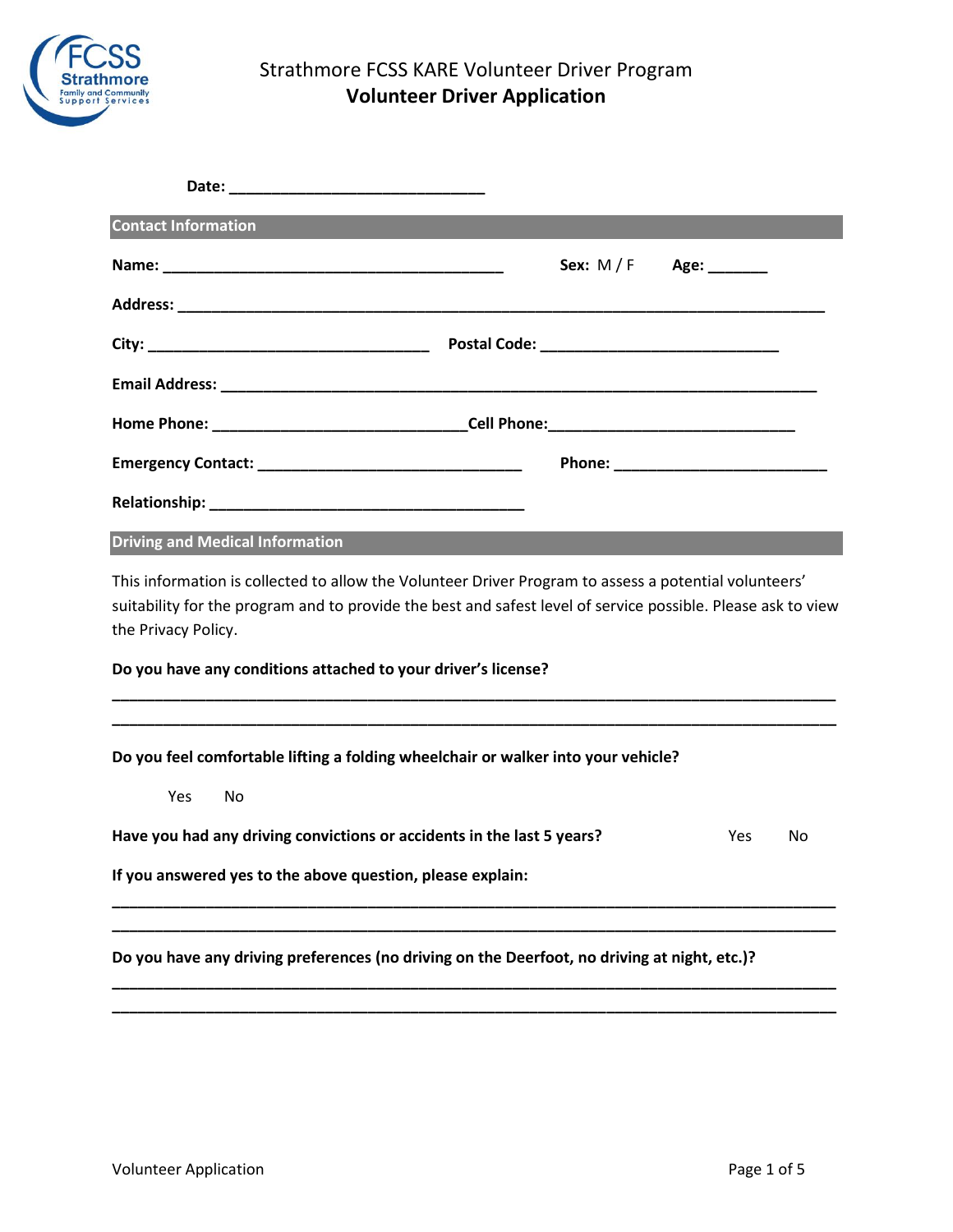

**Do you have any medical conditions that may affect your ability to fulfill the duties of a volunteer driver (heart conditions, vision difficulties, etc)?** 

\_\_\_\_\_\_\_\_\_\_\_\_\_\_\_\_\_\_\_\_\_\_\_\_\_\_\_\_\_\_\_\_\_\_\_\_\_\_\_\_\_\_\_\_\_\_\_\_\_\_\_\_\_\_\_\_\_\_\_\_\_\_\_\_\_\_\_\_\_\_\_\_\_\_\_\_\_\_\_\_\_\_\_\_\_ \_\_\_\_\_\_\_\_\_\_\_\_\_\_\_\_\_\_\_\_\_\_\_\_\_\_\_\_\_\_\_\_\_\_\_\_\_\_\_\_\_\_\_\_\_\_\_\_\_\_\_\_\_\_\_\_\_\_\_\_\_\_\_\_\_\_\_\_\_\_\_\_\_\_\_\_\_\_\_\_\_\_\_\_\_ \_\_\_\_\_\_\_\_\_\_\_\_\_\_\_\_\_\_\_\_\_\_\_\_\_\_\_\_\_\_\_\_\_\_\_\_\_\_\_\_\_\_\_\_\_\_\_\_\_\_\_\_\_\_\_\_\_\_\_\_\_\_\_\_\_\_\_\_\_\_\_\_\_\_\_\_\_\_\_\_\_\_\_\_\_

**Do you know of any reason your vehicle may not be suitable for this program (vehicle recalls, damage, and mechanical problems)?** 

\_\_\_\_\_\_\_\_\_\_\_\_\_\_\_\_\_\_\_\_\_\_\_\_\_\_\_\_\_\_\_\_\_\_\_\_\_\_\_\_\_\_\_\_\_\_\_\_\_\_\_\_\_\_\_\_\_\_\_\_\_\_\_\_\_\_\_\_\_\_\_\_\_\_\_\_\_\_\_\_\_\_\_\_\_ \_\_\_\_\_\_\_\_\_\_\_\_\_\_\_\_\_\_\_\_\_\_\_\_\_\_\_\_\_\_\_\_\_\_\_\_\_\_\_\_\_\_\_\_\_\_\_\_\_\_\_\_\_\_\_\_\_\_\_\_\_\_\_\_\_\_\_\_\_\_\_\_\_\_\_\_\_\_\_\_\_\_\_\_\_ \_\_\_\_\_\_\_\_\_\_\_\_\_\_\_\_\_\_\_\_\_\_\_\_\_\_\_\_\_\_\_\_\_\_\_\_\_\_\_\_\_\_\_\_\_\_\_\_\_\_\_\_\_\_\_\_\_\_\_\_\_\_\_\_\_\_\_\_\_\_\_\_\_\_\_\_\_\_\_\_\_\_\_\_\_

The personal information being collected herein is collected under the authority of the Freedom of Information and Protection of Privacy (FOIP) Act, R.S.A. 2000 Chapter F-25; Section 33(c). If you have any questions regarding the collection and use of this information please contact the Town of Strathmore Records Officer.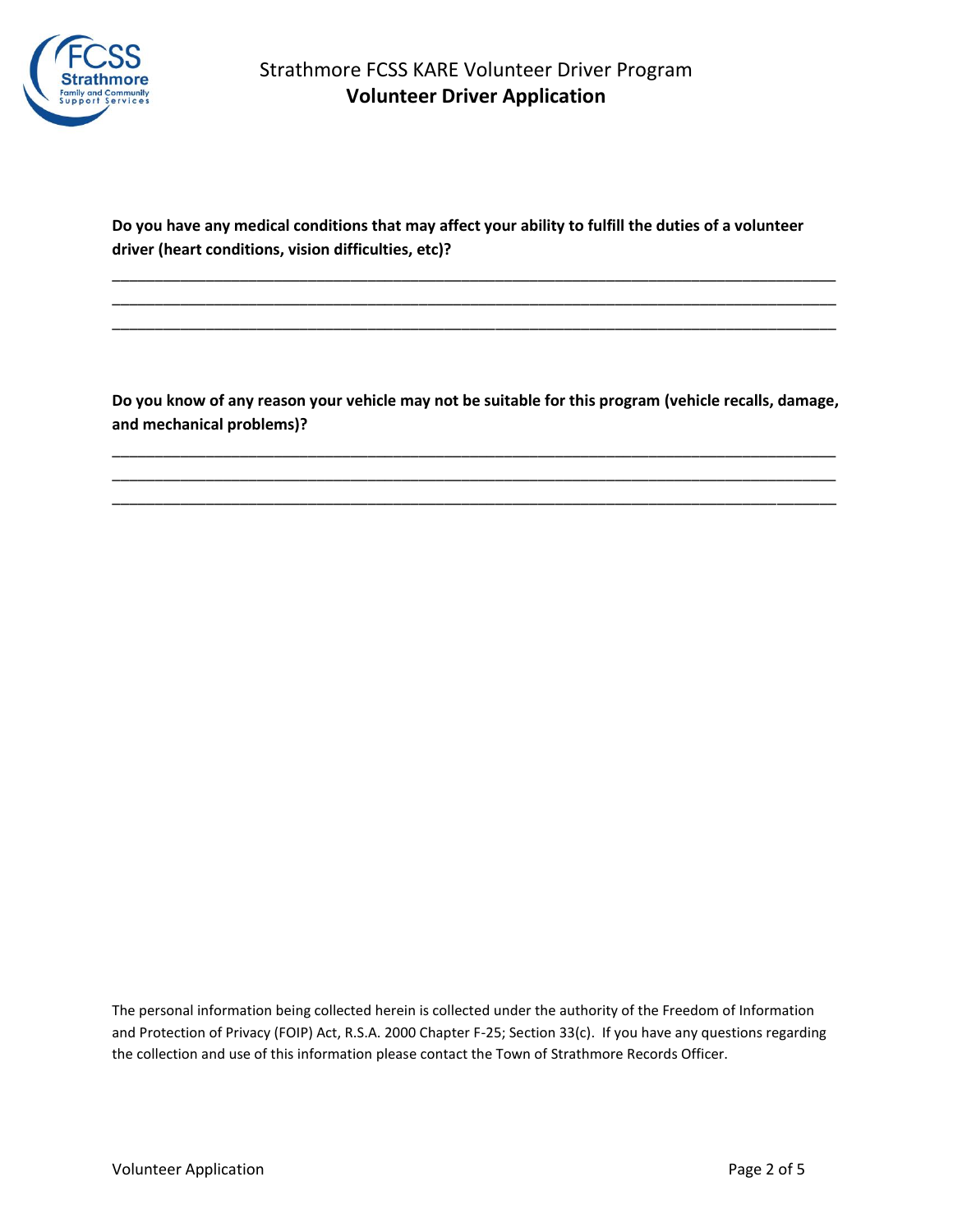# Volunteer Driver Program Volunteer Driver Application

| <b>Vehicle Information</b>                                                       |                                             |  |  |  |  |  |
|----------------------------------------------------------------------------------|---------------------------------------------|--|--|--|--|--|
|                                                                                  |                                             |  |  |  |  |  |
| □ Copy Insurance Policy Taken<br>$\Box$ Copy of Registration Taken               |                                             |  |  |  |  |  |
| Can your vehicle accommodate a folding wheelchair or walker?<br><b>Yes</b><br>No |                                             |  |  |  |  |  |
| Can your vehicle accommodate a physically large passenger? Yes<br>No             |                                             |  |  |  |  |  |
| <b>References</b>                                                                |                                             |  |  |  |  |  |
|                                                                                  |                                             |  |  |  |  |  |
|                                                                                  | Telephone: _____________________________    |  |  |  |  |  |
| 2)                                                                               |                                             |  |  |  |  |  |
|                                                                                  | Telephone: ______________________________   |  |  |  |  |  |
|                                                                                  |                                             |  |  |  |  |  |
|                                                                                  | Telephone: ________________________________ |  |  |  |  |  |
| Comments (office use only):                                                      |                                             |  |  |  |  |  |
|                                                                                  |                                             |  |  |  |  |  |
|                                                                                  |                                             |  |  |  |  |  |
|                                                                                  |                                             |  |  |  |  |  |
|                                                                                  |                                             |  |  |  |  |  |
|                                                                                  |                                             |  |  |  |  |  |
| <b>Agreements</b>                                                                |                                             |  |  |  |  |  |

### **Confidentiality and Application Agreement:**

I, \_\_\_\_\_\_\_\_\_\_\_\_\_\_\_\_\_\_\_\_\_\_\_\_\_\_\_\_\_\_\_\_\_\_ of the town of \_\_\_\_\_\_\_\_\_\_\_\_\_\_\_\_\_\_, have received, read and understood a copy of the Volunteer Driver Program's Confidentiality Contract, and agree to abide by the policies listed therein and I attest that all of the information I have provided herein is accurate and complete. I understand that acceptance into the program is entirely at the discretion of the FCSS Volunteer Driver Program Coordinator.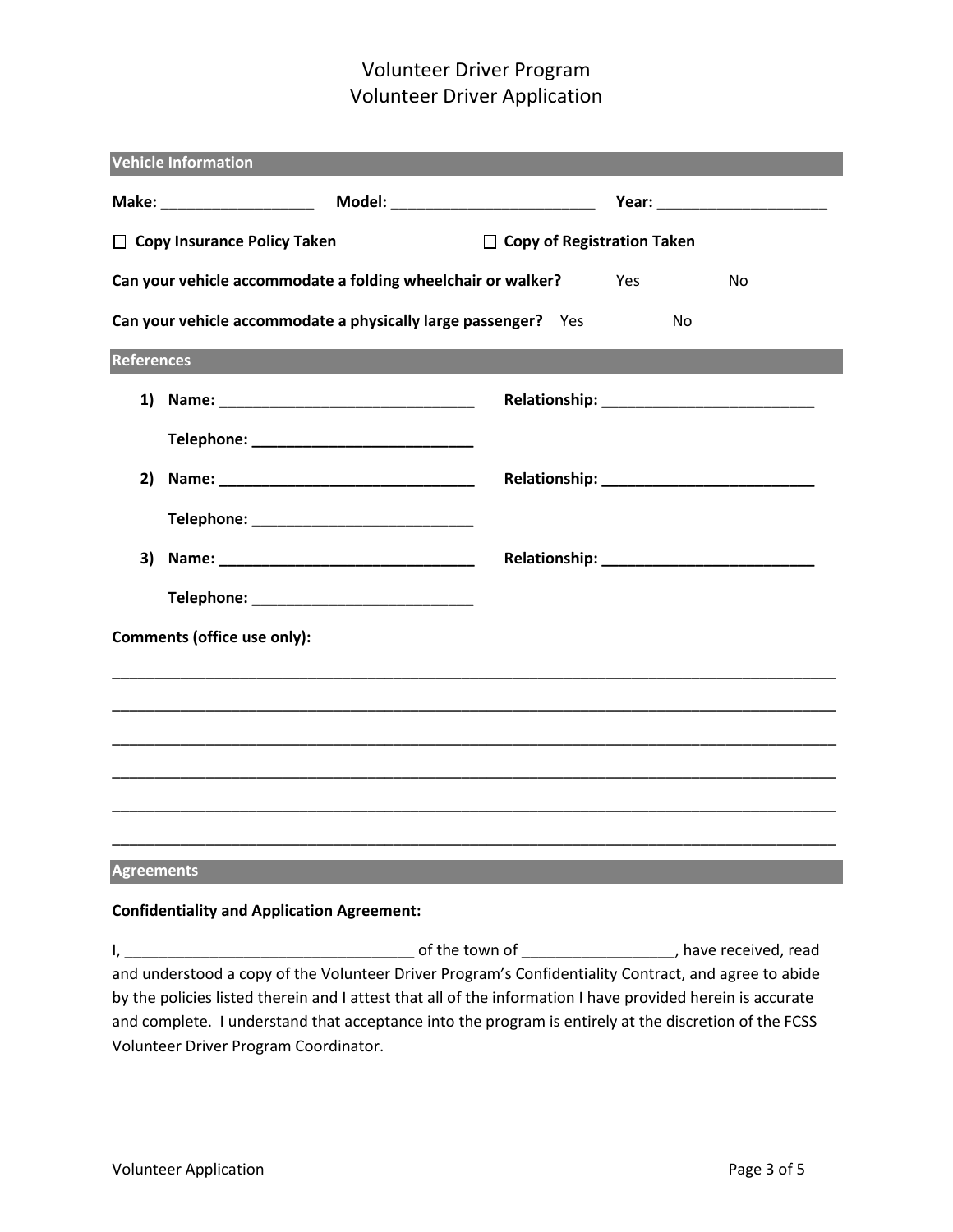# Volunteer Driver Program Volunteer Driver Application

| <b>Program Waiver:</b>                                                                                     |                  |  |  |  |
|------------------------------------------------------------------------------------------------------------|------------------|--|--|--|
| that I will not hold the Strathmore FCSS KARE Volunteer Driver Program, the Town of Strathmore, its        |                  |  |  |  |
| agents or assigns, any employee of the participating municipalities, program user, or volunteer            |                  |  |  |  |
| responsible for any loss or liability I should incur while fulfilling my duties as a volunteer driver.     |                  |  |  |  |
| <b>Information Disclosure:</b>                                                                             |                  |  |  |  |
|                                                                                                            |                  |  |  |  |
| that I have provided the Volunteer Driver Program with all information that may affect my ability to       |                  |  |  |  |
| fulfill my duties as a volunteer driver, including (but not limited to) any applicable medical conditions, |                  |  |  |  |
| insurance considerations, etc. that may apply to or affect me.                                             |                  |  |  |  |
|                                                                                                            |                  |  |  |  |
|                                                                                                            |                  |  |  |  |
| <b>Signature</b>                                                                                           | <b>Date</b>      |  |  |  |
| <b>Witness</b>                                                                                             | <b>Signature</b> |  |  |  |
| <b>Internal Use Only</b>                                                                                   |                  |  |  |  |
| <b>Interviewer Notes:</b>                                                                                  |                  |  |  |  |
|                                                                                                            |                  |  |  |  |
|                                                                                                            |                  |  |  |  |
|                                                                                                            |                  |  |  |  |
|                                                                                                            |                  |  |  |  |
|                                                                                                            |                  |  |  |  |
|                                                                                                            |                  |  |  |  |
|                                                                                                            |                  |  |  |  |